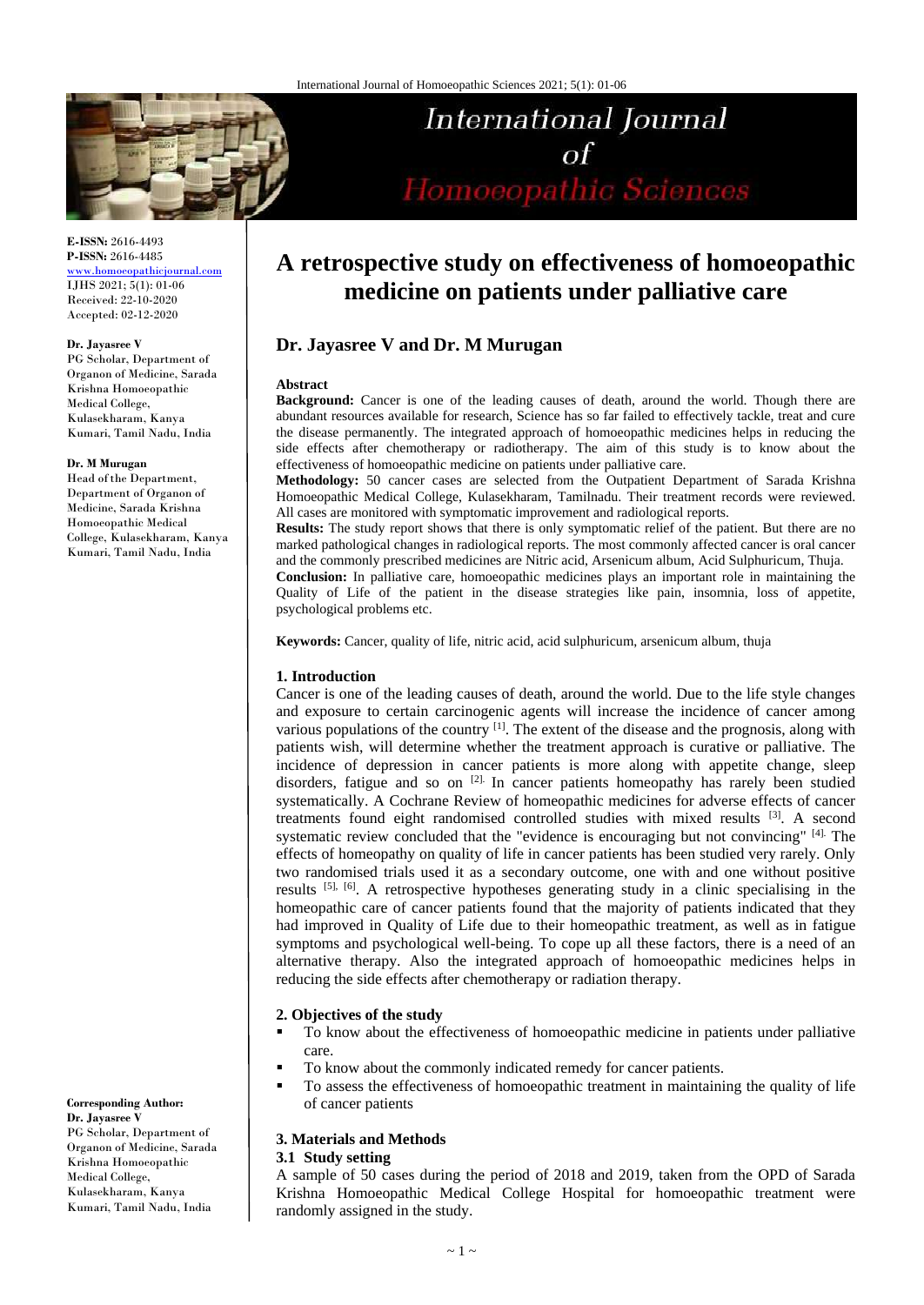Sample size: 50 cases Sampling technique: Purposive sampling

## **3.2 Methodology**

50 cancer cases are selected from the Outpatient Department of Sarada Krishna Homoeopathic Medical College, Kulasekharam, Tamil Nadu. Their treatment records were reviewed. All cases are monitored with symptomatic improvement and radiological reports.

## **3.4 inclusion criteria**

- Patients in all stages of cancers
- Patients of both sexes
- All types of socio-economic group

### **3.5 Exclusion criteria**

- Patients having benign tumors
- Other pathological conditions

## **3.6 Type of study**

Retrospective Study

#### **4. Observations and results**

This section contains observations and results of tables and charts of 50 cases of different cancer patients which was randomly selected for the study.

**Table 1:** Distribution of cases based on cancer prevalence

| S. No. | <b>Type of cancer</b>  | Total no. of patients    |
|--------|------------------------|--------------------------|
| 1.     | CA Oral cavity         | 11                       |
| 2.     | <b>CA Breast</b>       | 4                        |
| 3.     | CA Colon               | 5                        |
| 4.     | <b>CA</b> Stomach      | $\overline{c}$           |
| 5.     | CA Lung                | $\overline{\phantom{0}}$ |
| 6.     | <b>CA Cervix</b>       | $\overline{4}$           |
| 7.     | <b>CA</b> Prostate     | 4                        |
| 8.     | <b>CA Rectum</b>       | 3                        |
| 9.     | CA Thyroid             | 4                        |
| 10.    | <b>CA Pharynx</b>      | 2                        |
| 11.    | <b>CA Liver</b>        | $\overline{c}$           |
| 12.    | <b>CA Bladder</b>      |                          |
| 13.    | <b>CA</b> Renal        |                          |
| 14.    | <b>CA Gall Bladder</b> |                          |
| 15.    | <b>CA</b> Pancreas     |                          |



**Chart 1:** According to this study cases based on cancer prevalence

**Chart 1:** According to this study, 11 patients suffered from CA Oral cavity, 4 cases of CA Breast, 5 cases of CA Colon, 2 cases of CA Stomach, 5 cases of CA Lung, 4 cases of CA Cervix, 4 cases of CA Prostate, 3 cases of CA Rectum, 4 cases of CA Thyroid, 2 cases of CA Pharynx, 2 cases of CA Liver, 1 case each of CA Bladder, CA Renal, CA Gall Bladder, and CA Pancreas.

**Table 2:** Distribution of cases based on age

| S. No. | Age of patients | Total no. of patients |
|--------|-----------------|-----------------------|
|        | $20-40$         |                       |
|        | 41-16           |                       |
|        | 61-80           |                       |
|        | Above 80        |                       |



**Chart 2:** No. of cases according to age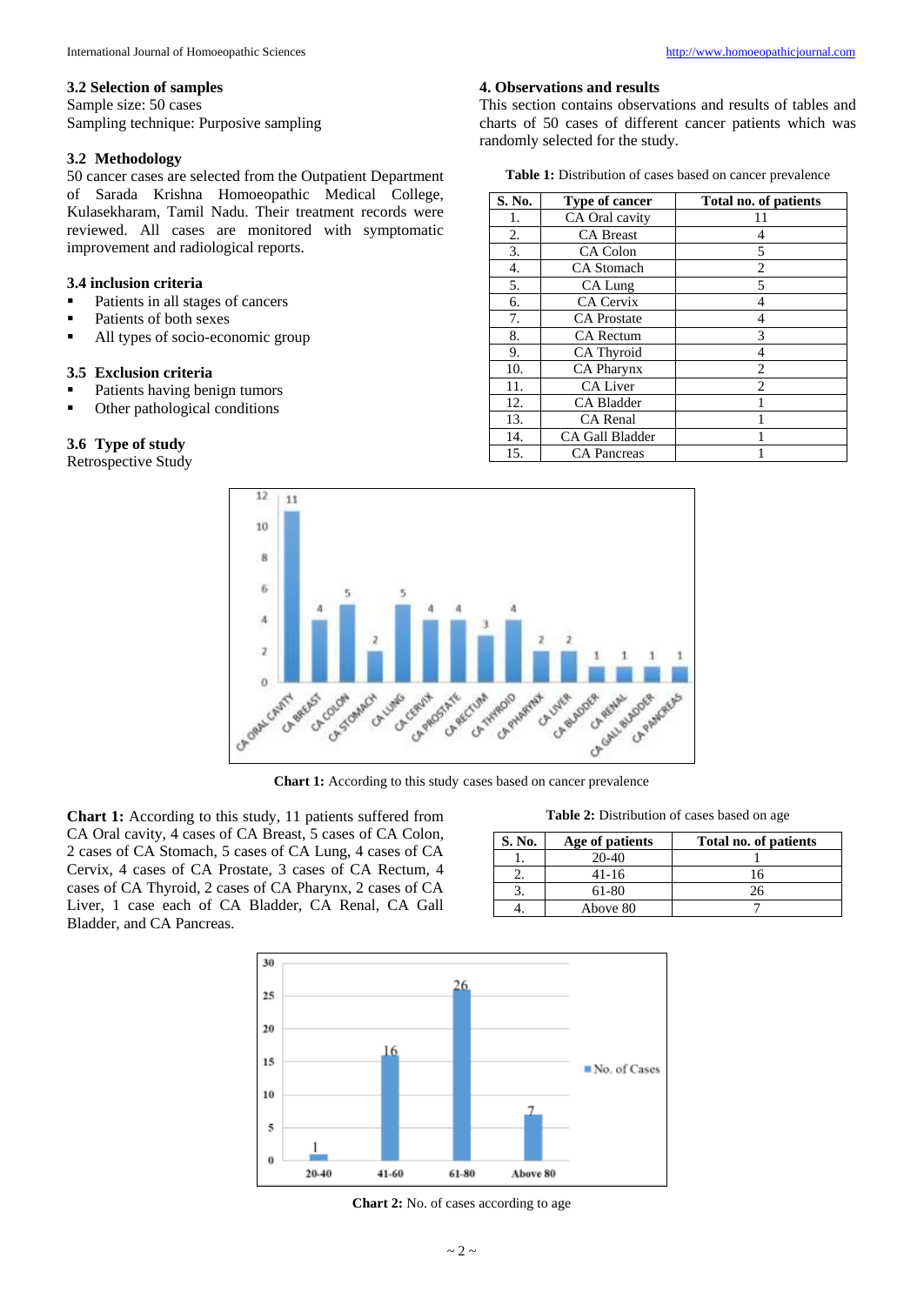**Chart 2:** According to this study, the cancer affection based on the age group in this 50 cases are only 1 patient between 20-40 ages, 16 patients are between 41-60 ages, 26 patients are between 61-80 ages, and 7 patients are seen above 80 years of age.

|  | <b>Table 3:</b> Distribution of cancer among gender |  |  |  |
|--|-----------------------------------------------------|--|--|--|
|--|-----------------------------------------------------|--|--|--|

| <b>S. No.</b> | Gender | Total no. of patients in percentage |
|---------------|--------|-------------------------------------|
|               | Male   | 56%                                 |
|               | Female | 44%                                 |



**Chart 3:** Distribution of cancer among gender

**Chart 3:** According to this study, the distribution of cancer among gender are 56% in male patients and 44% in female patients.

| S. No. | <b>Site of affection</b> | Total no. of patients |
|--------|--------------------------|-----------------------|
| 1.     | <b>CA Oral Cavity</b>    | 22%                   |
| 2.     | CA Colon                 | 10%                   |
| 3.     | CA Lung                  | 10%                   |
| 4.     | <b>CA Breast</b>         | 8%                    |
| 5.     | CA Cervix                | 8%                    |
| 6.     | <b>CA</b> Prostate       | 8%                    |
| 7.     | CA Thyroid               | 8%                    |
| 8.     | Ca Rectum                | 6%                    |
| 9.     | <b>CA</b> Stomach        | 4%                    |
| 10.    | CA Pharynx               | 4%                    |
|        | Other                    | 12%                   |
|        | <b>CA Liver</b>          | 4%                    |
| 11.    | <b>Bladder</b>           | 2%                    |
|        | Gall Bladder             | 2%                    |
|        | Renal                    | 2%                    |
|        | Pancreas                 | 2%                    |

**Table 4:** Prevalence of cancer based on site



**Chart 4:** Prevalence of cancer based on site

**Chart 4:** According to this study, the common site of affection seen in these 50 cases are 22% CA Oral cavity, 8% CA Breast, 10% CA Colon, 4% CA Stomach, 10% CA

Lung, 8% CA Cervix, 8% CA Prostate, 6% CA Rectum, 8% CA Thyroid, 4% CA Pharynx, 4% CA Liver, 2% each of CA Bladder, CA Renal, CA Gall Bladder, and CA Pancreas.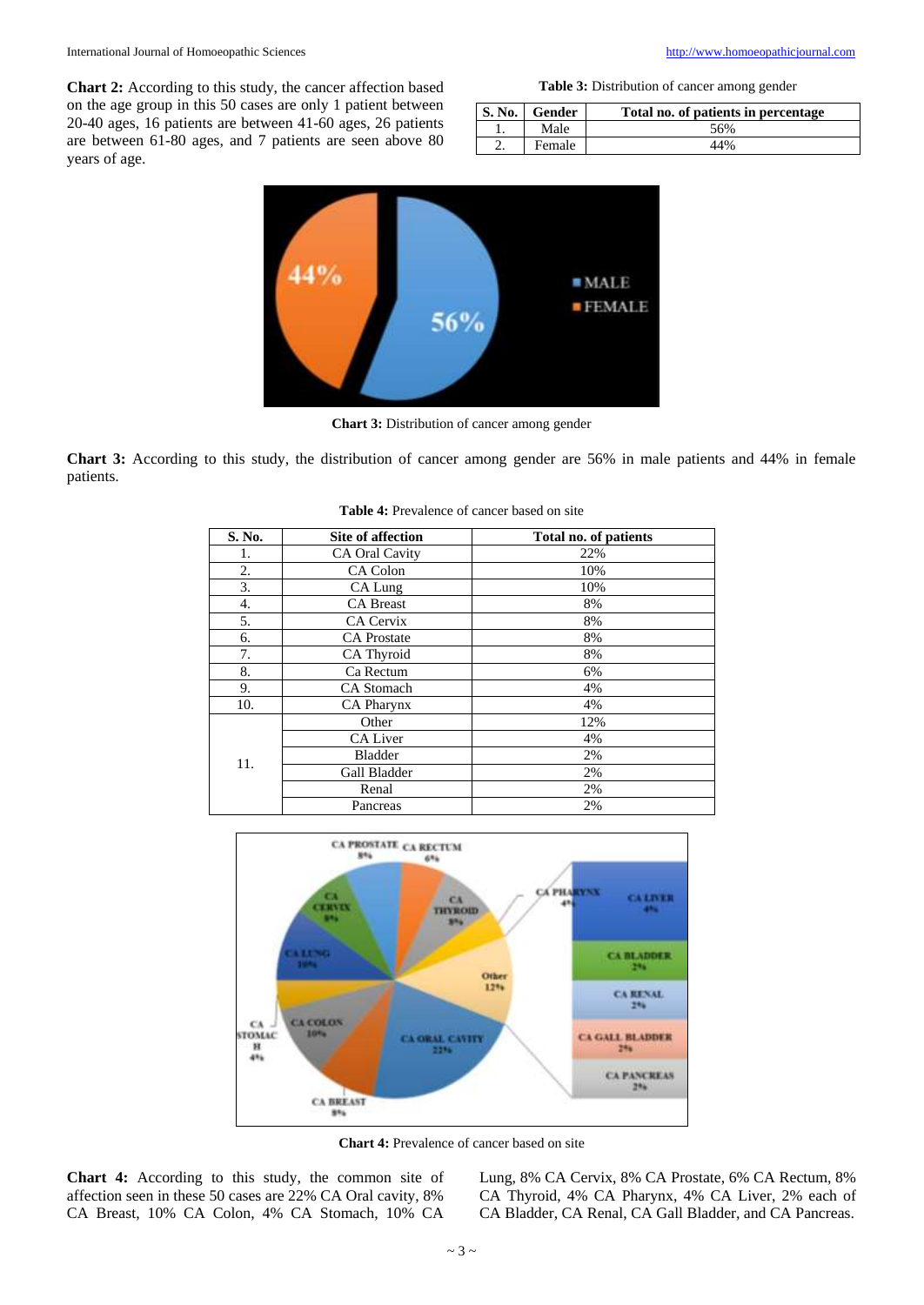| S. No. | <b>Type of cancer</b> | Total no. of patients       |               |
|--------|-----------------------|-----------------------------|---------------|
|        |                       | <b>Male</b>                 | <b>Female</b> |
| 1.     | CA Oral cavity        |                             | 4             |
| 2.     | <b>CA</b> Breast      |                             | 4             |
| 3.     | CA Colon              | $\overline{c}$              | 3             |
| 4.     | <b>CA</b> Stomach     |                             | 2             |
| 5.     | CA Lung               | $\overline{5}$              |               |
| 6.     | CA Cervix             |                             | 4             |
| 7.     | <b>CA</b> Prostate    | 4                           |               |
| 8.     | <b>CA</b> Rectum      |                             | 2             |
| 9.     | CA Thyroid            | 3                           |               |
| 10.    | CA Pharynx            | $\mathcal{D}_{\mathcal{A}}$ |               |
| 11.    | <b>CA Liver</b>       |                             |               |
| 12.    | CA Bladder            |                             |               |
| 13.    | CA Renal              |                             |               |
| 14.    | CA Gall Bladder       |                             |               |
| 15.    | <b>CA</b> Pancreas    |                             |               |

Table 5: Prevalence of cancer site based on gender



**Chart 5:** Prevalence of cancer site based on gender

**Chart 5:** According to this study, the prevalence of cancer based on gender shows 7 male and 4 female cases of CA Oral cavity, 4 female cases of CA Breast, 2 male and 3 female cases of CA Colon, 2 female cases of CA Stomach, 5 male cases of CA Lung, 4 female cases of CA Cervix, 4 male cases of CA Prostate, 1 male and 2 female cases of CA Rectum, 3 male and 1 female cases of CA Thyroid, 2 male cases of CA Pharynx, 1 male and 1 female case of CA Liver, 1 each male cases of CA Bladder, CA Renal, CA Gall Bladder, and CA Pancreas.

| Table 6: Distribution of commonly prescribed medicines |  |
|--------------------------------------------------------|--|
|--------------------------------------------------------|--|

| S. No. | <b>Commonly prescribed medicines</b> | Total no. of prescribed medicines |
|--------|--------------------------------------|-----------------------------------|
| 1.     | Arsenicum album                      | 10                                |
| 2.     | Nitricum acidum                      | 8                                 |
| 3.     | Thuja                                | 3                                 |
| 4.     | Sulphuricum acidum                   |                                   |
| 5.     | Phosphoricum acidum                  | 3                                 |
| 6.     | Iodum                                | 3                                 |
| 7.     | Malandrinum                          | $\overline{c}$                    |
| 8.     | Nux vomica                           | $\overline{c}$                    |
| 9.     | Sulphur                              | $\mathfrak{D}$                    |
| 10.    | Phytolacca                           | $\overline{c}$                    |
| 11.    | Silicea                              |                                   |
| 12.    | Natrum muriaticum                    | 3                                 |
| 13.    | Antimonium tartaricum                |                                   |
| 14.    | Pulsatilla                           | 3                                 |
| 15.    | Apis mellifica                       |                                   |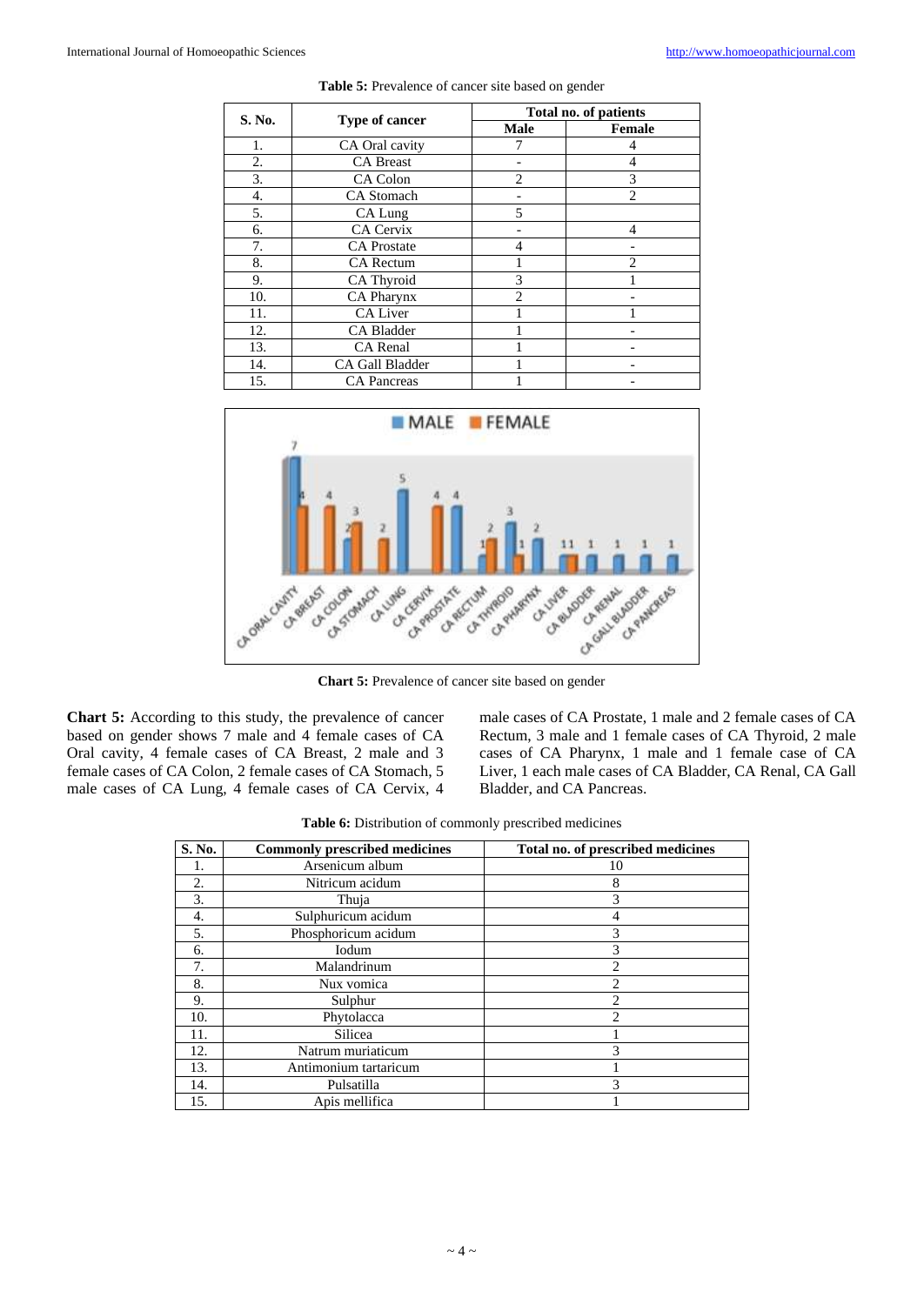

**Chart 6:** Commonly prescribed medicines

**Chart 6:** According to this study, the commonly prescribed medicines are 10 patients prescribed with Arsenicum album, 8 patients prescribed with Nitricum acidum, 3 patients prescribed with Thuja, 4 patients prescribed with Sulphuricum acidum, 3 patients prescribed with Phosphoricum acidum, 3 patients prescribed with Iodum, 2 patients each prescribed with Malandrinum, Nux vomica, Sulphur, and Phytolacca, 1 patients prescribed with Silicea, 3 patients prescribed with Natrum muriaticum, 2 patients prescribed with Antimonium tartaricum, 3 patients prescribed with Pulsatilla and 2 patients prescribed with Apis mellifica.

**Table 7:** Assessment of quality of life

| S. No | <b>Symptoms</b>     | <b>Improvement in percentage</b> |
|-------|---------------------|----------------------------------|
|       | <b>Bowel habits</b> | 78%                              |
|       | Appetite            | 85%                              |
|       | Fatigue             | 80%                              |
| 4.    | Sleep               | 94%                              |
|       | Pain                | 60%                              |



**Chart 7:** Assessment of quality of life

**Chart 7:** According to this study, the quality of life of patient is improved accordingly with the homoeopathic medicines. The patient bowel habit was improved 78%, appetite 85%, fatigue 80%, sleep 94%, and pain was improved 60%.

**Table 8:** Outcome percentage

| S. No. | <b>Symptom improvement</b> | Outcome in % |
|--------|----------------------------|--------------|
|        | Palliative relief          | 86%          |
|        | No relief                  | $4\%$        |



**Chart 8:** Outcome in percentage

According to this study, 86% of patients got palliative relief from homoeopathic medicines and 14% of patients who are under very vulnerable state got no relief.

## **4.1 Summary of findings**

- According to this study, 11 patients suffered from CA Oral cavity, 4 cases of CA Breast, 5 cases of CA Colon, 2 cases of CA Stomach, 5 cases of CA Lung, 4 cases of CA Cervix, 4 cases of CA Prostate, 3 cases of CA Rectum, 4 cases of CA Thyroid, 2 cases of CA Pharynx, 2 cases of CA Liver, 1 case each of CA Bladder, CA Renal, CA Gall Bladder, and CA Pancreas.
- According to this study, the cancer affection based on the age group in this 50 cases are only 1 patient between 20-40 ages, 16 patients are between 41-60 ages, 26 patients are between 61-80 ages, and 7 patients are seen above 80 years of age.
- According to this study, the distribution of cancer among gender are 56% in male patients and 44% in female patients.
- According to this study, the common site of affection